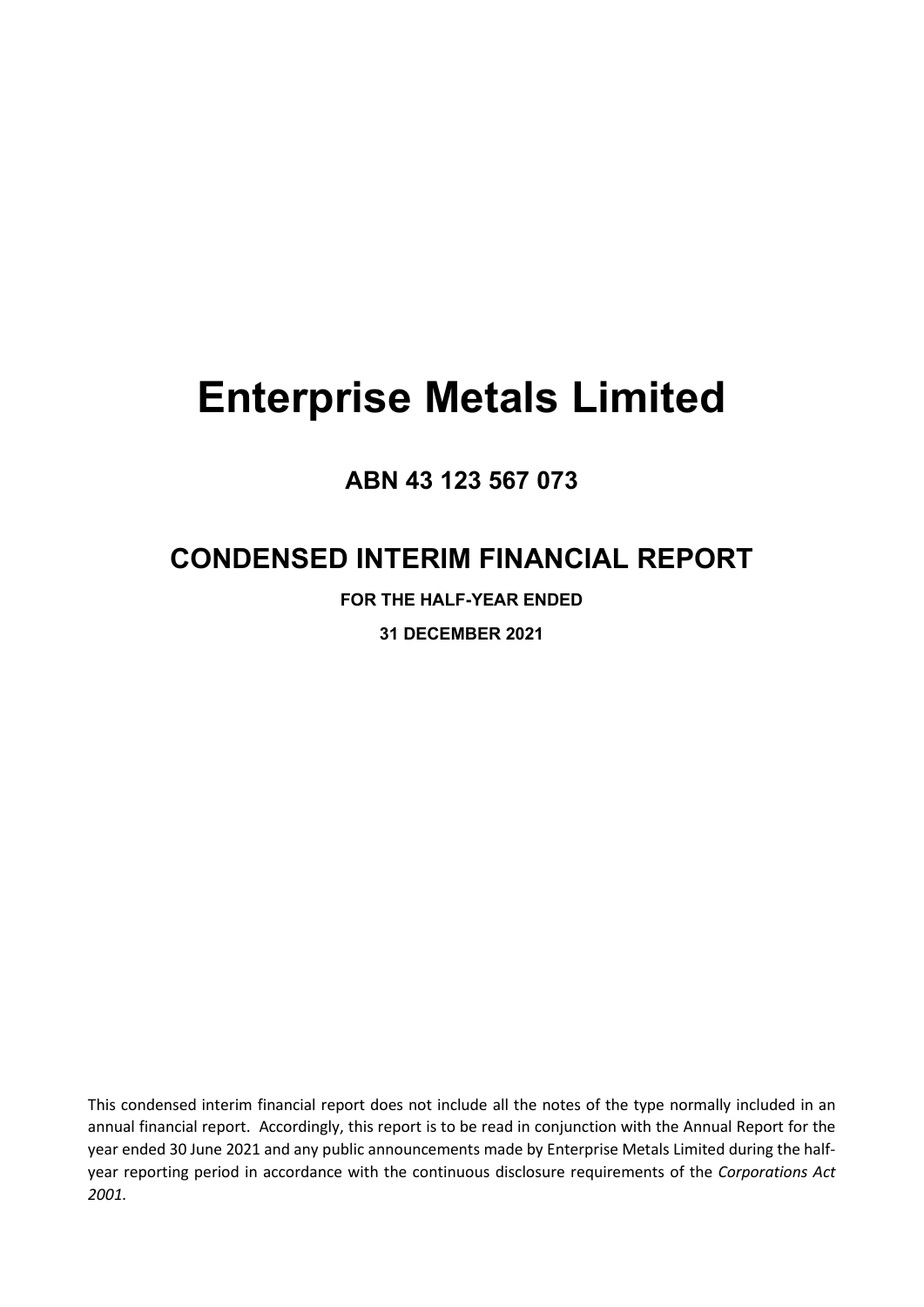# **CORPORATE DIRECTORY**

#### **Directors**

| Dr Allan Trench - non-executive chairman  | Pitcher Partners BA&A Pty Ltd |
|-------------------------------------------|-------------------------------|
| Mr Dermot Ryan - non-executive director   | Level 11, 12-14 The Esplanade |
| Dr Changshun Jia - non-executive director | Perth WA 6000                 |
| Mr Chris Stevens - non-executive director | Telephone 08 9322 2022        |
|                                           |                               |

#### **Company Secretary**

Mr Graeme Smith

#### **Principal Registered Office**

Suite 5, 44 Kings Park Road West Perth WA 6005 Telephone 08 6381 0392 Website: [www.enterprisemetals.com.au](http://www.enterprisemetals.com.au/) Email: [admin@enterprisemetals.com.au](mailto:admin@enterprisemetals.com.au)

# **Auditor**

# **Share Registry**

Automic Registry Services Level 5, 126 Philip Street Sydney NSW 2000

## **Australian Securities Exchange**

ASX Code – ENT

| <b>CONTENTS</b>                                                                   | <b>PAGE</b> |
|-----------------------------------------------------------------------------------|-------------|
| Directors' report                                                                 | 3           |
| Auditor's independence declaration                                                | 8           |
| Condensed consolidated statement of profit or loss and other comprehensive income | 9           |
| Condensed consolidated statement of financial position                            | 10          |
| Condensed consolidated statement of changes in equity                             | 11          |
| Condensed consolidated statement of cash flows                                    | 12          |
| Notes to the condensed consolidated financial statements                          | 13          |
| Directors' declaration                                                            | 18          |
| Independent auditor's review report to the members                                | 19          |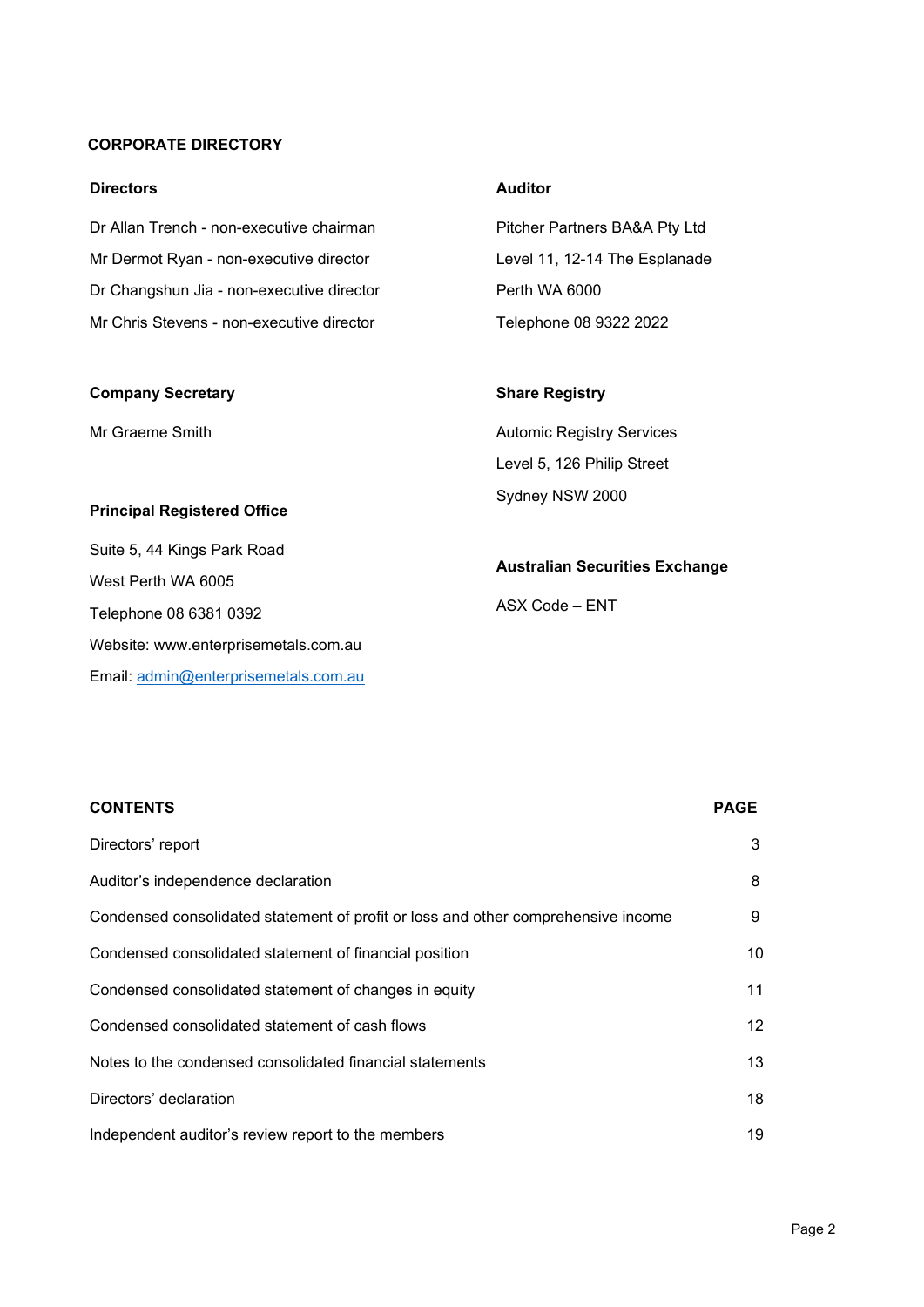#### **Directors' report**

Your Directors submit their report together with the condensed interim financial report of Enterprise Metals Limited (the "Company") and the entities it controlled (together "Enterprise" or "the Group") for the half-year ended 31 December 2021 and the auditor's review report thereon.

# **DIRECTORS**

The names of the Directors who held office during or since the end of the half-year are:

Dr Allan Trench Mr Dermot Ryan Dr Changshun Jia Mr Chris Stevens (appointed 1 October 2021)

Directors were in office for this entire half-year unless otherwise stated.

#### **REVIEW AND RESULTS OF OPERATIONS**

The Group incurred a net loss of \$576,430 for the half-year ended 31 December 2021 (31 December 2020: \$674,258) and experienced net cash outflows used in operating activities of \$497,787 (31 December 2020: \$583,646). As at 31 December 2021, the Group had net current assets of \$867,729 (30 June 2021: \$1,403,773).

#### **Corporate**

On 4 October 2021, the Company announced the appointment of non-executive director Chris Stevens. Mr Stevens received 3 million options with an exercise price of \$0.03 each, and an expiry date of 30/11/2023, as part of the appointment.

#### **Projects**

All projects of Enterprise Metals Limited and its controlled entities are in Western Australia. At 31 December 2021 the Group had three major projects, Murchison (gold/copper/zinc), Doolgunna (copper/zinc/gold) and Fraser Range (nickel/copper), all fully funded by joint venture partners. In addition, the Company had option agreements over a number of gold, base metal and lithium projects in the Yilgarn Region, and one wholly owned potash exploration project in the Perenjori district. (Figure 1).



#### **Figure 1. Location of Enterprise's Projects in Western Australia**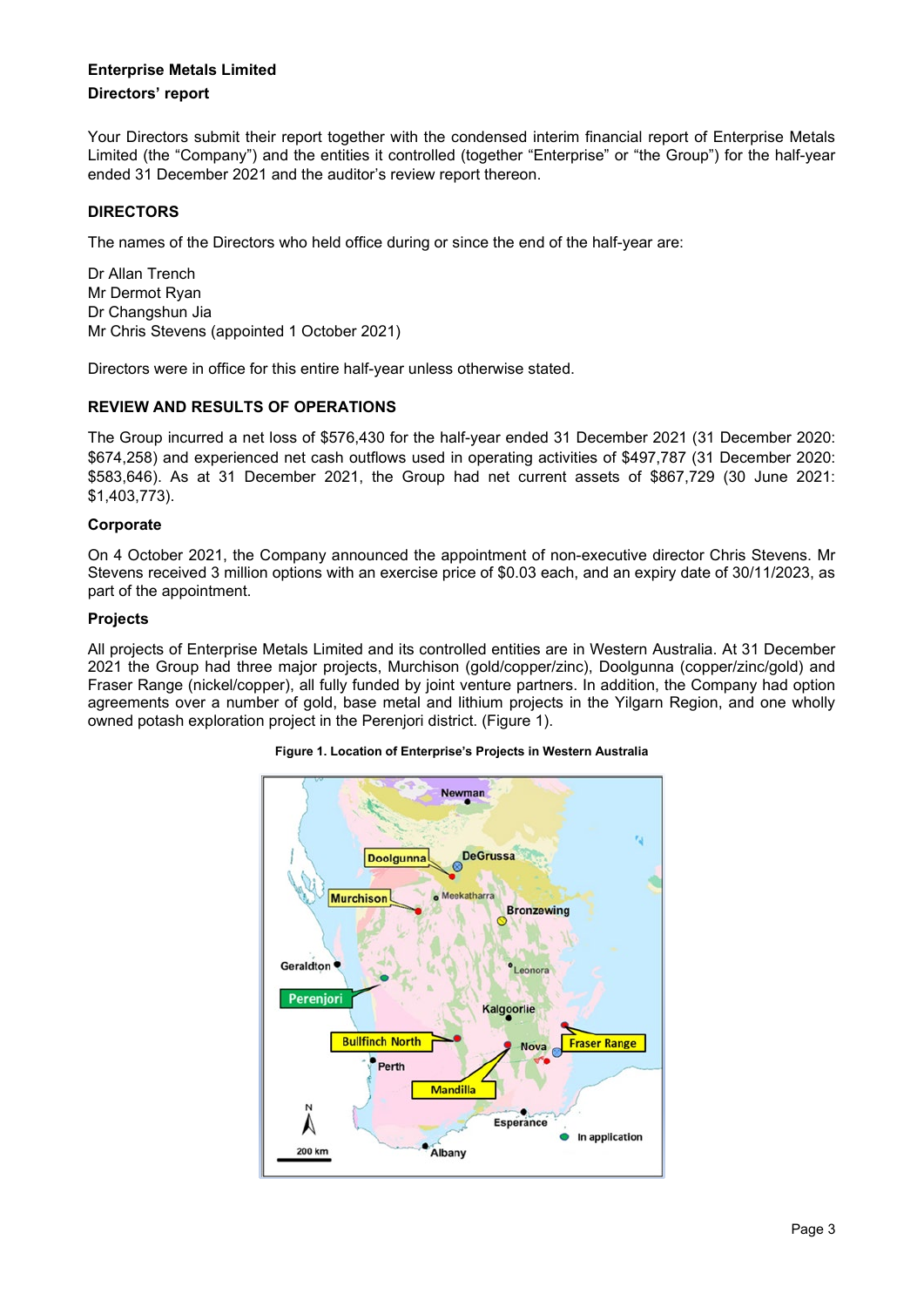# **Directors' report**

**Bullfinch North Project**: Gold, Nickel, Lithium - under option to purchase 100%

Enterprise has two "Options to Purchase" relating to ~50 strike km's (238 km2) of granted tenements over the Southern Cross Greenstone Belt north of the historic 1.5Moz Copperhead gold mine at Bullfinch.

The tenements are considered to be prospective for orogenic gold deposits, high-grade massive sulphide nickel‐copper deposits and lithium. Historic exploration has focused largely on areas of outcrop, but areas with cover of sand, soil, scree and lake sediment have not been adequately explored.

During the period the following work was completed:

- Compilation of historical exploration data into a database format (soil geochemical data, drill hole data including collar file and assays) and geophysical data by Terra Resources.
- Completion of the review of the geology and geophysics of the project area and identification of 10 High Priority Gold Exploration Targets. The study was broadly based on known Yilgarn gold deposit analogues, with an emphasis on models of major gold deposits in the Southern Cross Greenstone Belt.
- Identification of high-grade gold systems at the Ennuin prospect and Hughes Hill.
- Completion of a review of the geological setting of prominent lithium deposits in the Yilgarn Block of Western Australia. This review has determined that the Bullfinch North Project contains similar geological settings to the major pegmatite-hosted lithium deposits in the greenstone belts of Southern Cross, Norseman-Wiluna, Ravensthorpe, and Balingup.

A follow up reverse circulation drilling program to test gold targets is expected to commence in the 1st half of 2022, subject to Native Title Heritage clearances and drill rig availability.

Following the end of this reporting period, the Company announced that it had received elevated values of lithium between 65ppm and 106ppm from its orientation soil sampling for lithium at the Matheson Pegmatite just west of the Maries Find-Bingin gold workings. A systematic soil sampling program over the Matheson Pegmatite and its southern extensions on the eastern margins has been planned for 1st Quarter of 2022.

# **Murchison Project**: Gold & Base metals

Enterprise's 100% owned Murchison landholdings are centred 30km north of Cue and 35km north-east of the Big Bell Gold Mine and form a semi-contiguous landholding of approximately 823km<sup>2</sup> over a buried greenstone belt.

The combination of favourable host rocks, large scale alteration systems, significant gold deposits and Cu‐Zn intersections, regional faults and shears make the tenements a highly prospective area for both VMS Cu‐Zn and gold deposits.

During the period the Company announced that it has resumed control of the Murchison Project following the withdrawal by Evolution Mining Ltd (ASX: EVN) from the JV. Evolution's focus over the past 30 months has been exploration for a major gold deposit along the NE continuation of the Big Bell and Cuddingwarra Shear Zones.

Having received all material data associated with the project, including assays for the six diamond drill holes drilled by EVN, the Company is currently reviewing and formulating a gold and base metal exploration strategy and plan for 2022.

# **Fraser Range Project**: Gold & Nickel - Enterprise Metals Ltd 30%

The Fraser Range Project is located within the Albany-Fraser Orogen approximately 100km east of Norseman in Western Australia and covers approximately 423km² in a prospective portion of the Fraser Range. Constellation Resources Ltd ("Constellation" ASX: CR1) holds a 70% interest and funds and manages exploration on the four Orpheus Joint Venture tenements, and Enterprise Metals Ltd holds a 30% free carried interest to completion of a bankable feasibility stage (BFS) of a discovery.

The region is currently experiencing high levels of exploration activity for nickel following the Nova, Silver Knight, Mawson and Lantern discoveries. The Orpheus Joint Venture's northern most Exploration Licence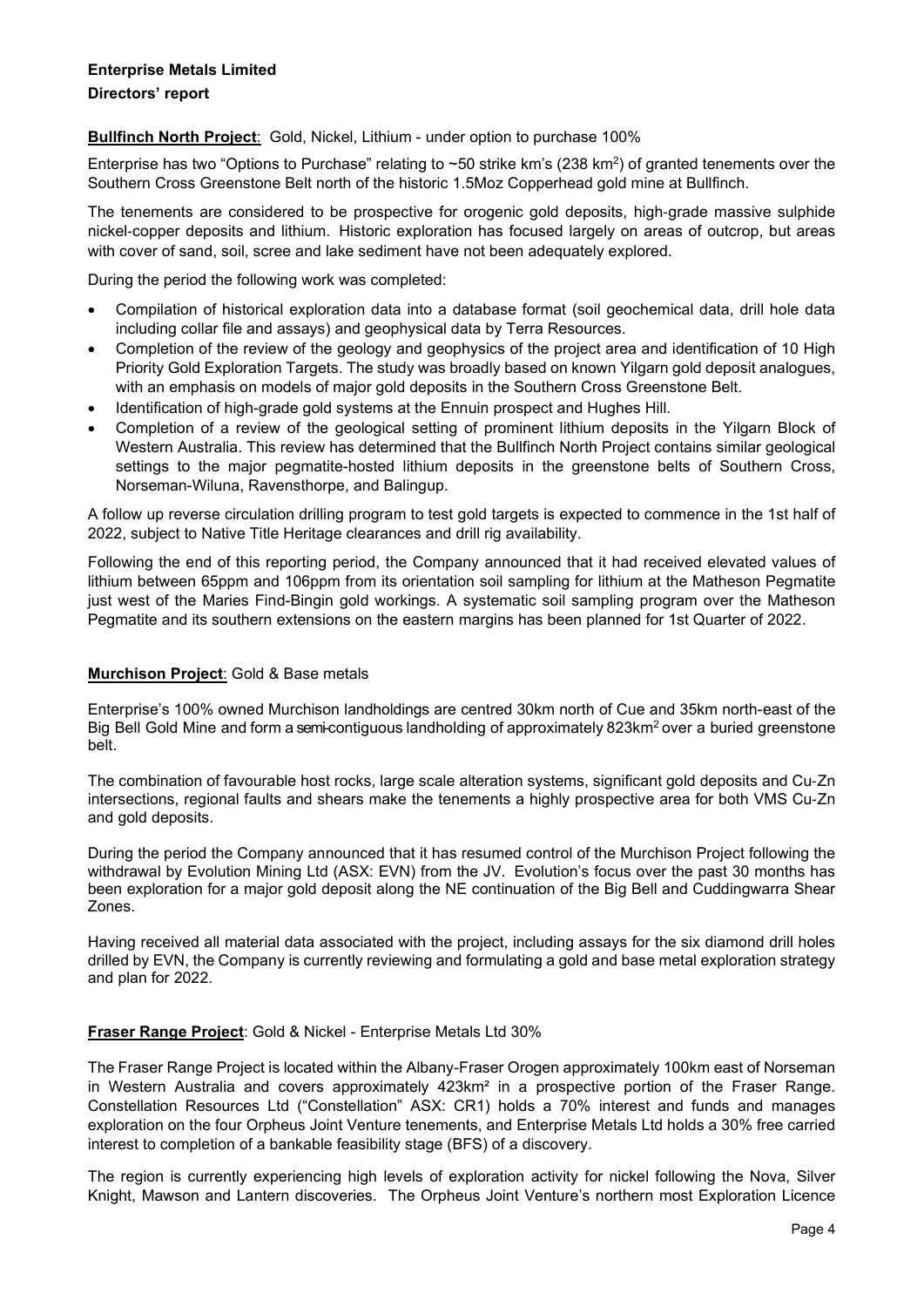# **Enterprise Metals Limited Directors' report**

28/2403 lies approximately 25km SSW of Legend Mining Ltd's (ASX: LEG) Mawson nickel sulphide discovery, first reported in December 2019.

Constellation has reported that AC drilling results to date have defined a highly prospective nickel-coppercobalt-PGE ("Ni-Cu-Co-PGE") geochemical target that is interpreted to be over three kilometres in strike and up to 300 metres wide – named the "Eyre Anomaly".

During the period the following work was undertaken by Constellation:

- Infill AC drilling completed at the Eyre South Prospect
- Drilling of two diamond core holes spaced 165 metres apart at the Eyre South Prospect. The diamond holes encountered trace levels of magmatic nickel and copper sulphides over several intervals which are hosted in thick units of olivine bearing pyroxenites and gabbronorites.

Planned work in the Fraser Range in early 2022 includes additional AC drilling programs at the Eyre and Wylie prospects.





#### **Doolgunna Project**: Base Metals

Enterprise's 100% owned Doolgunna project (935km2) has been explored and wholly funded since October 2016 by Sandfire Resources NL (ASX: SFR) under a Farm-in Agreement with Enterprise Metals Limited whereby Sandfire can earn up to a 75% interest in the project by sole funding exploration on the tenements to define a JORC (2012) compliant mineral resource of 50,000 tonnes of contained copper or copper equivalent.

The Enterprise tenements cover over 60km of strike of the southern boundary of the Bryah Basin and the northern part of the Yerrida Basin. The southern Bryah Basin contains the Karalundi Formation which hosts the DeGrussa and Monty copper-gold deposits.

During the period Sandfire Resources completed RC holes (EFRC066 - EFRC071) at Ruby Well (total 760m). No significant assays were returned during the reporting period.

Sandfire has previously advised that a 60 hole AC program is planned to cover the southwestern extent of the Mount Leake Formation within E51/1303. The current interpretation suggests the Mount Leake Formation in this area may be overlying a portion of the Karalundi Formation.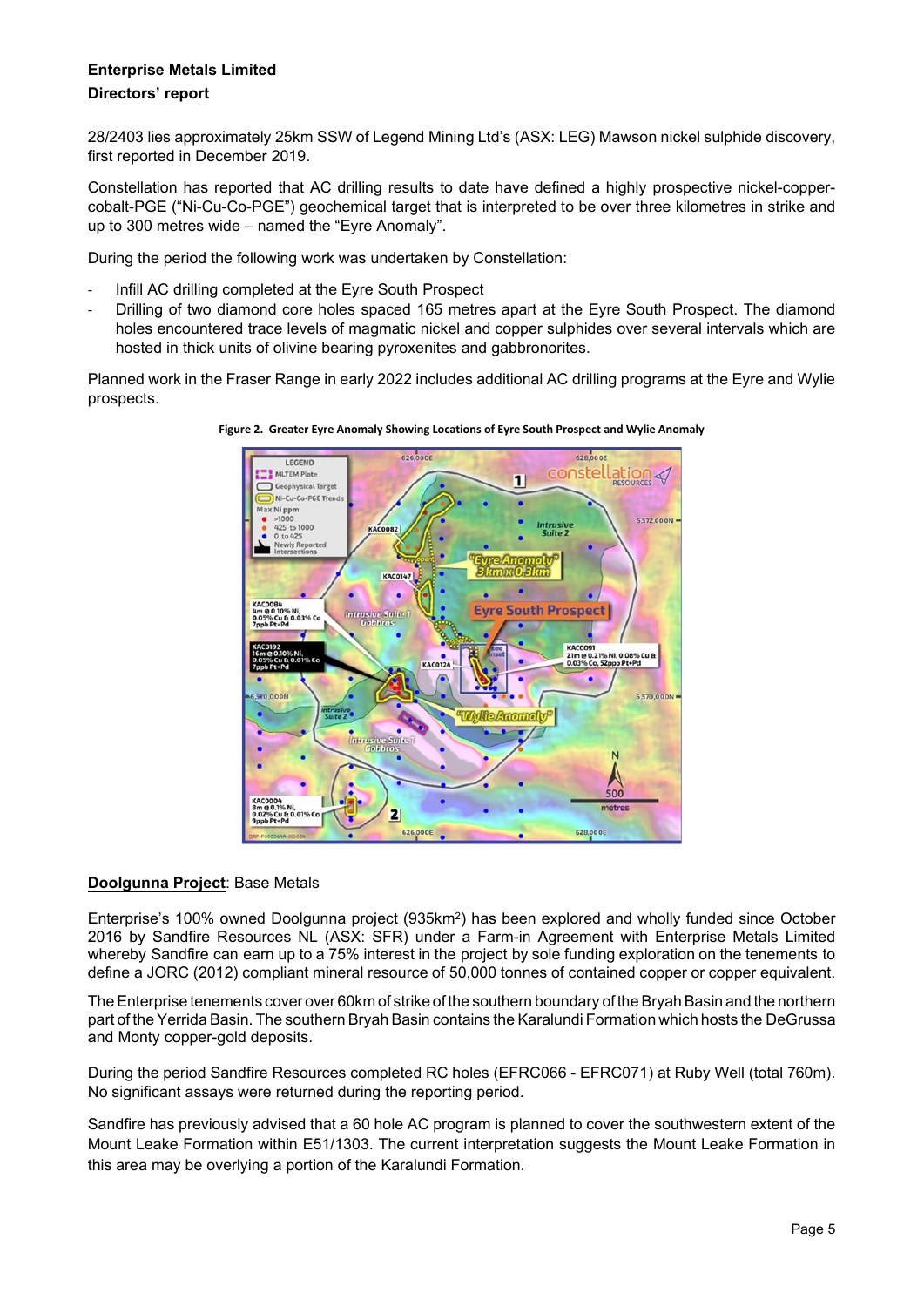# **Enterprise Metals Limited Directors' report**

Enterprise notes that Sandfire and other parties, including DGO Gold Limited (ASX: DGO) have commenced exploration in parts the Yerrida Basin for base metals. DGO have acquired a large land position in the Yerrida Basin and announced that "the Yerrida Basin is prospective for both DeGrussa style copper-gold mineralisation and stratiform sediment hosted copper deposits analogous to the world-class Zambian Copper Belt". (DGO Annual Report 30 June 2021)

# **Mandilla Prospect**: Gold - under option to purchase 100%

In March 2020 Enterprise announced that it had entered into an 18 month Option Agreement with Mrs Vera Allen to purchase her Mandilla Gold Prospect (Exploration Licence 15/1437 and Prospecting Licence 15/5885) located approximately 20 km south of Kambalda in WA. Enterprise's target is a large primary gold deposit, similar to the 748,000 oz gold deposit discovered on the western margin of the Mandilla Syenite by Anglo Australian Resources NL ("Anglo", ASX: AAR).

The Mandilla Prospect is located in the northern Widgiemooltha greenstone belt in the western part of the Kalgoorlie geological domain, some 100 kilometres south of Kalgoorlie by road and 20 kilometres southwest of Kambalda. The prospect lies on the margins of a porphyritic intrusion, the Mandilla Syenite. The syenite intrudes volcanoclastic sedimentary rocks in the area which form part of the Spargoville Group.

Exploration activity prior to the current reporting period included the compilation of historic drill data, the drilling of 121 aircore (AC) drill holes (2,408m), a 3D-Induced Polarisation (IP) survey and the completion of 22 slimline reverse circulation (RC) drill holes (1,808m) over elevated gold and IP anomalies. During the current period Enterprise extended the option term for a further 9 months.

Further drilling targeting structurally favourable positions for gold mineralisation closer to and on the eastern margin of the syenite is being evaluated.

#### **Perenjori Project**: Potash

During the half-year Enterprise surrendered two granted tenements (E70/5308 and E59/2393) at its Perenjori Project and applied for two new tenements E70/6038 and E59/2678.

The tenement applications have a total area of 274  $km^2$  and cover  $\sim$  120 km of ancient (+34 million years old) drainage systems which have their headwaters in the central part of the Yilgarn Craton. Previous airborne geophysical surveys conducted by Enterprise provide evidence that deeply incised (100m - 150m depth) palaeo-valleys lie buried below the broad shallow valleys and lakes NNE of Perenjori.

Unlike many other SOP projects in Western Australia, the Perenjori Project area is well serviced with a 245km railway from Perenjori to the port of Geraldton and has established infrastructure in the nearby wheatbelt towns of Morawa and Perenjori.

#### **ROUNDING OF AMOUNTS**

In accordance with ASIC Corporations (Rounding in Financial/Directors' Reports) Instrument 2016/191, the amounts in the Directors' report and in the condensed interim financial report have been rounded to the nearest dollar.

#### **SIGNIFICANT CHANGES IN STATE OF AFFAIRS**

There were no significant changes in the state of affairs of the Group other than as referred to elsewhere in this condensed interim financial report and in the condensed interim financial statements and notes attached thereto.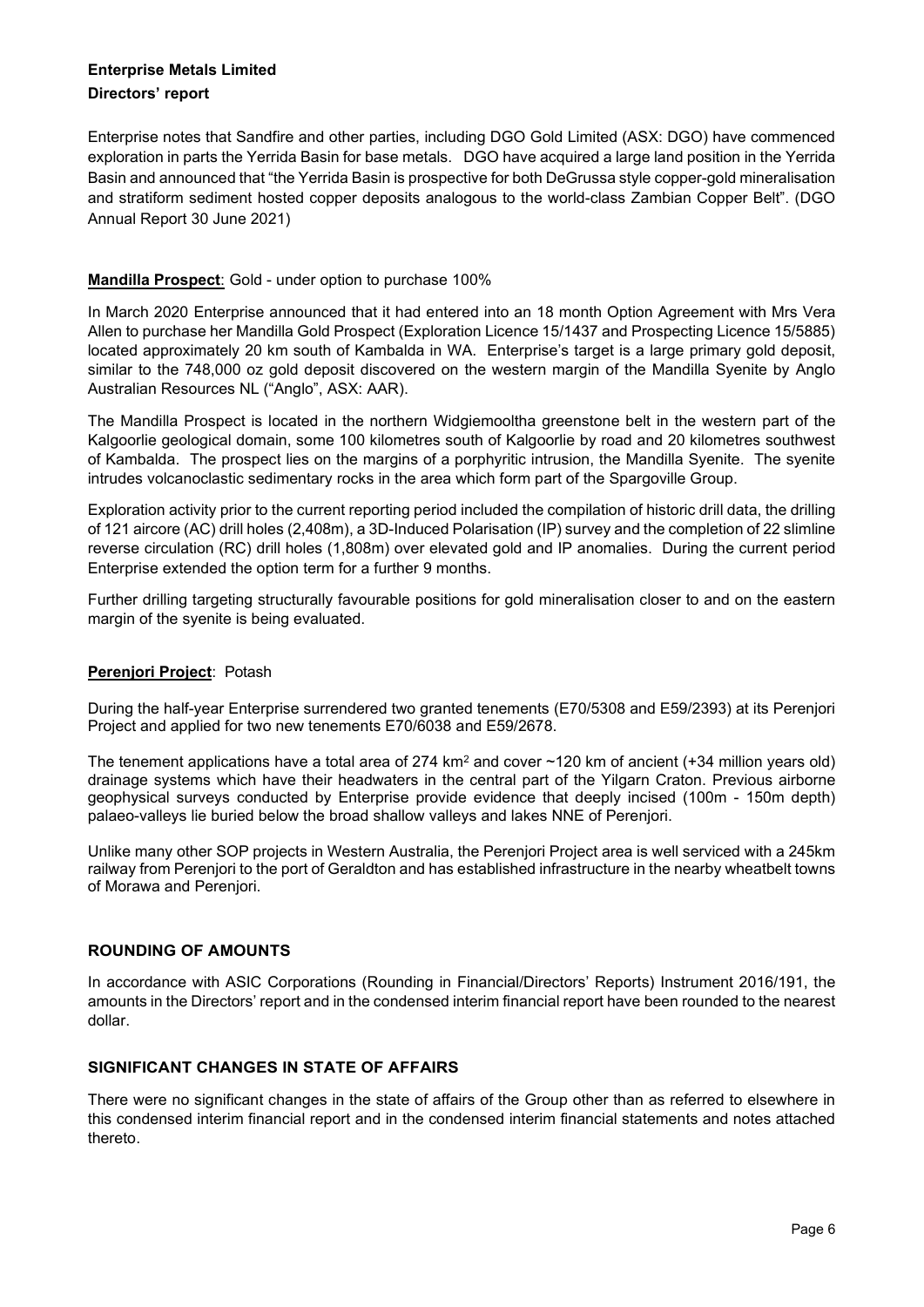# **Enterprise Metals Limited Directors' report**

#### **SUBSEQUENT EVENTS**

On 31 January 2022, the Company announced a 1 for 8, non-renounceable entitlements issue to raise up to \$1,002,000 "The Offer". Under the terms of The Offer eligible shareholders were able to subscribe for one new share for every eight shares they currently held and for every three new shares subscribed, they received a free option with an exercise price of \$0.025 and an expiry of 24 months from date of issue. The Offer closed on 3 March 2022. On 7 March 2022, the Company announced that \$621,000 had been raised under the offer and that any shortfall may be placed within three months of the offer closing date.

On 2 March 2022, the Company announced that it had entered into an agreement to purchase tenement E77/2562. As consideration for the tenement the Company will issue to the vendor, 8,333,333 shares in the Company at \$0.015 per share and a net smelter return royalty of 1%. The acquisition increases the Company's land holding at the Bullfinch North Project by 45%.

No other matters or circumstances have arisen since the end of the half-year, that have significantly affected, or may significantly affect the operations of the Group, the results of those operations, or the state of affairs of the Group in future financial years.

# **AUDITOR'S INDEPENDENCE DECLARATION**

A copy of the auditor's independence declaration as required under section 307C of the *Corporations Act 2001* is set out on page 8.

This report is presented in accordance with a resolution of the Board of Directors made pursuant to s.306(3)(a) of the *Corporations Act 2001* and is signed for and on behalf of the Directors by:

Acom

**Allan Trench** Chairman Perth, 16 March 2022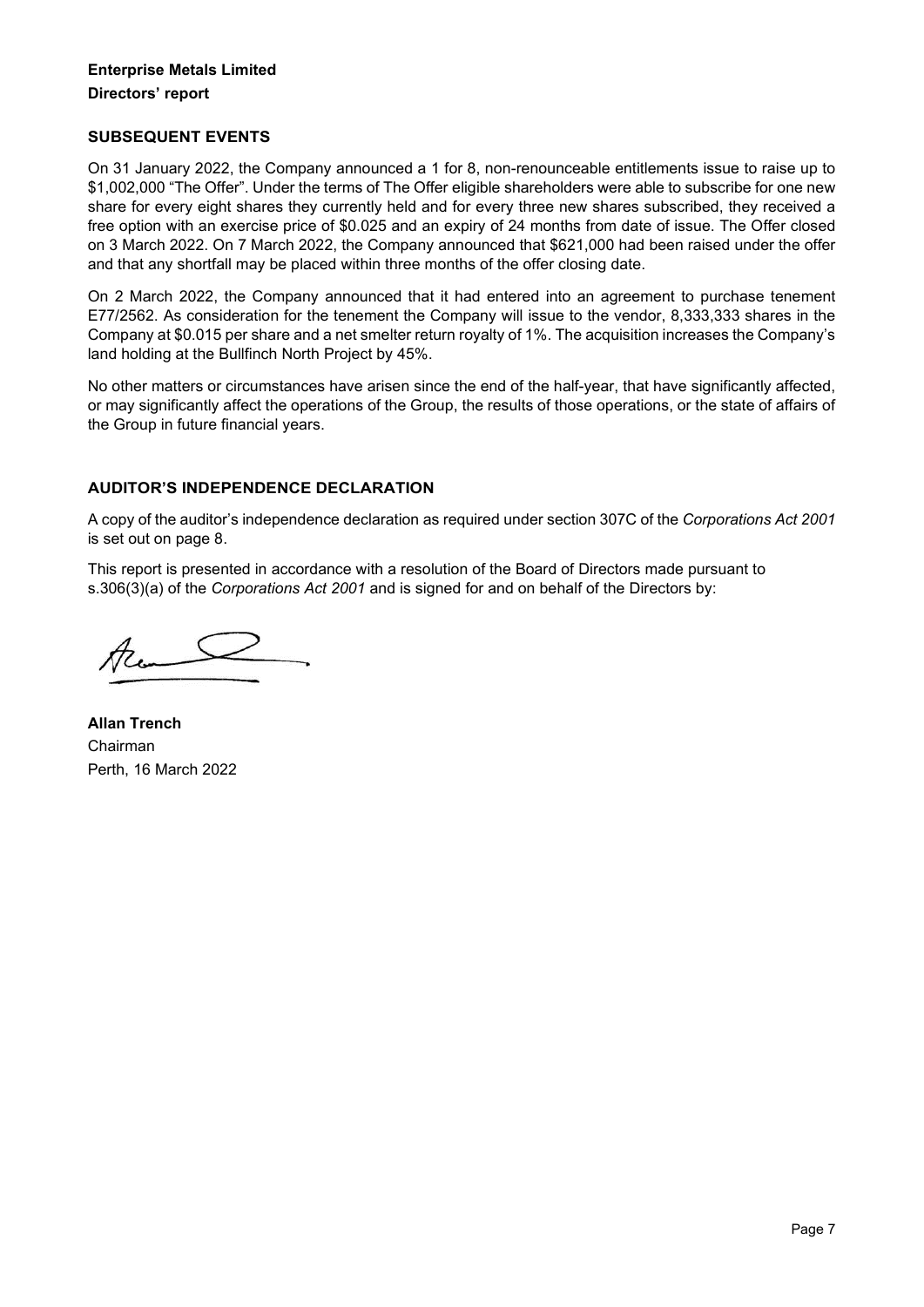

#### **AUDITOR'S INDEPENDENCE DECLARATION TO THE DIRECTORS OF ENTERPRISE METALS LIMITED AND ITS CONTROLLED ENTITIES**

In relation to the independent review for the half-year ended 31 December 2021, to the best of my knowledge and belief there have been:

- (i) No contraventions of the auditor independence requirements of the *Corporations Act 2001*; and
- (ii) no contraventions of APES 110 *Code of Ethics for Professional Accountants (including Independence Standards).*

This declaration is in respect of Enterprise Metals Limited and the entities it controlled during the period.

Pitcher Partners BAXA PTY LTD

PITCHER PARTNERS BA&A PTY LTD

Mulley

PAUL MULLIGAN Executive Director Perth, 16 March 2022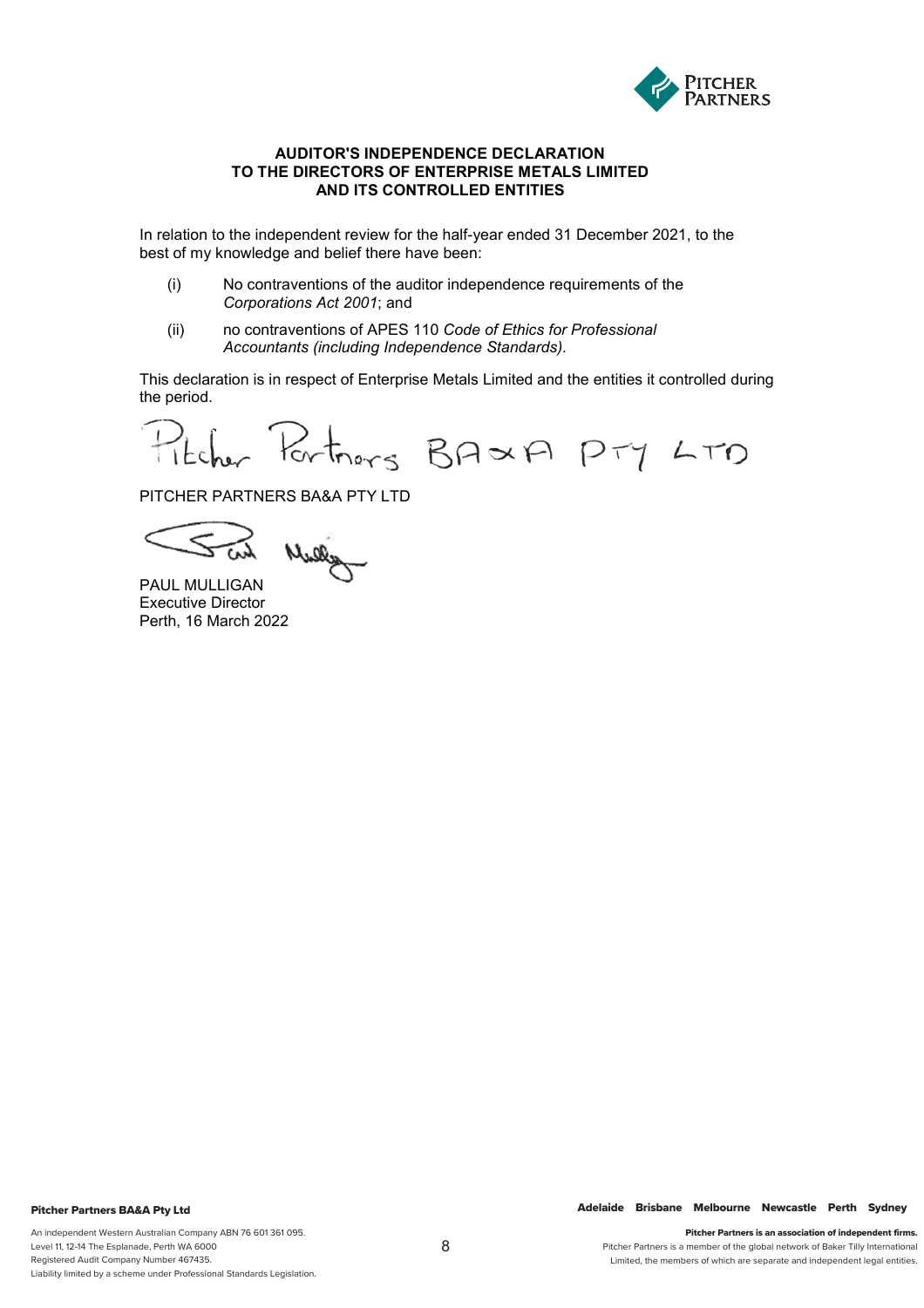**Condensed consolidated statement of profit or loss and other comprehensive income For the six months ended 31 December 2021**

|                                                                         | <b>Notes</b> | 31 December<br>2021<br>\$ | 31 December<br>2020<br>\$ |
|-------------------------------------------------------------------------|--------------|---------------------------|---------------------------|
| <b>OTHER INCOME</b>                                                     |              |                           |                           |
| Interest received                                                       |              | 314                       | 3,330                     |
| Government payments                                                     |              |                           | 10,000                    |
| <b>EXPENDITURE</b>                                                      |              |                           |                           |
| Share registry and listing fees                                         |              | (38, 462)                 | (28, 633)                 |
| Employee benefits expense                                               |              | (79, 175)                 | (74, 331)                 |
| Corporate and consulting fees                                           |              | (7,931)                   | (21, 534)                 |
| Depreciation                                                            |              | (14,084)                  | (7, 311)                  |
| <b>Exploration expense</b>                                              |              | (323,089)                 | (429, 690)                |
| Impairment of capitalised exploration expenses                          | 4            | (34, 668)                 |                           |
| Other administration expense                                            |              | (58, 853)                 | (38, 247)                 |
| Interest expense on lease liability                                     |              | (936)                     | (557)                     |
| Share-based payment expense                                             | 3            | (19, 545)                 | (87, 285)                 |
| (LOSS) BEFORE INCOME TAX EXPENSE<br>Income tax expense                  |              | (576, 743)                | (674, 258)                |
| (LOSS) FOR THE HALF-YEAR                                                |              | (576, 430)                | (674, 258)                |
| <b>OTHER COMPREHENSIVE INCOME</b>                                       |              |                           |                           |
| TOTAL COMPREHENSIVE (LOSS) FOR THE<br>PERIOD ATTRIBUTABLE TO MEMBERS OF |              |                           |                           |
| <b>ENTERPRISE METALS LIMITED</b>                                        |              | (576, 430)                | (674, 258)                |
| Basic and diluted (loss) per share (cents per share)                    |              | (0.09)                    | (0.13)                    |

*The above condensed consolidated statement of profit or loss and other comprehensive income should be read in conjunction with the accompanying notes.*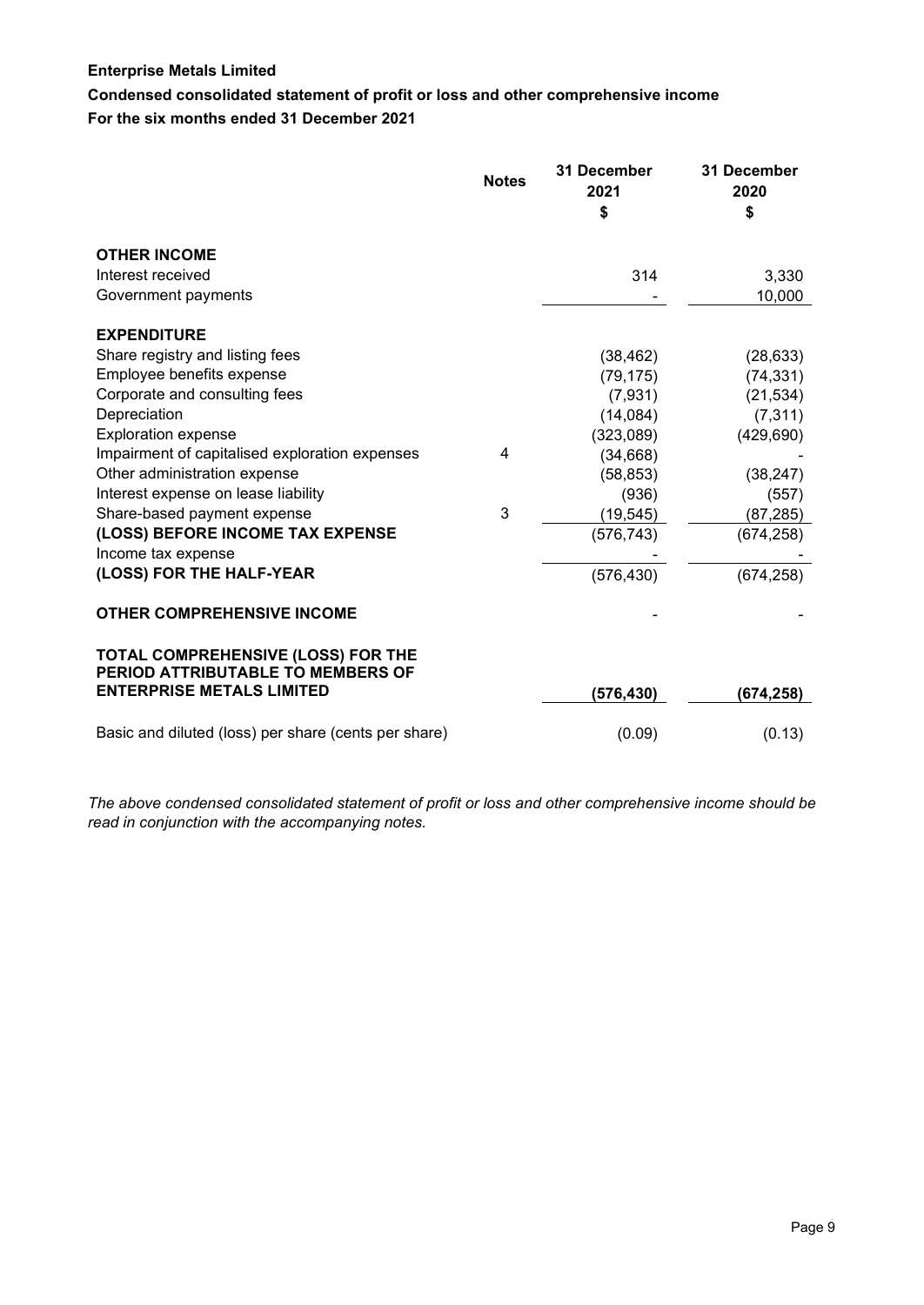# **Enterprise Metals Limited Condensed consolidated statement of financial position**

**As at 31 December 2021**

|                                   |                | 31 December  | 30 June        |
|-----------------------------------|----------------|--------------|----------------|
|                                   | <b>Notes</b>   | 2021         | 2021           |
|                                   |                | \$           | \$             |
| <b>CURRENT ASSETS</b>             |                |              |                |
| Cash and cash equivalents         |                | 955,960      | 1,481,540      |
| Trade and other receivables       |                | 35,977       | 54,265         |
| Prepayments                       |                | 34,041       | 24,990         |
| <b>TOTAL CURRENT ASSETS</b>       |                | 1,025,978    | 1,560,795      |
|                                   |                |              |                |
| <b>NON-CURRENT ASSETS</b>         |                |              |                |
| Plant and equipment               |                | 9,865        | 9,970          |
| Right-of-use assets               |                | 34,373       | 47,084         |
| Exploration and evaluation assets | $\overline{4}$ | 6,248,397    | 6,262,607      |
| TOTAL NON-CURRENT ASSSETS         |                | 6,292,635    | 6,319,661      |
| <b>TOTAL ASSETS</b>               |                | 7,318,613    | 7,880,456      |
|                                   |                |              |                |
| <b>CURRENT LIABILITIES</b>        |                |              |                |
| Trade and other payables          |                | 133,331      | 126,925        |
| Lease liabilities                 |                | 18,590       | 24,519         |
| Provisions                        |                | 6,328        | 5,578          |
| <b>TOTAL CURRENT LIABILITIES</b>  |                | 158,249      | 157,022        |
|                                   |                |              |                |
| <b>NON-CURRENT LIABILITIES</b>    |                |              |                |
| Lease liabilities                 |                | 17,154       | 23,339         |
| TOTAL NON-CURRENT LIABILITIES     |                | 17,154       | 23,339         |
|                                   |                |              |                |
| <b>TOTAL LIABILITIES</b>          |                | 175,403      | 180,361        |
|                                   |                |              |                |
| <b>NET ASSETS</b>                 |                | 7,143,210    | 7,700,095      |
|                                   |                |              |                |
| <b>EQUITY</b>                     |                |              |                |
| Issued capital                    | 5              | 34,079,595   | 34,079,595     |
| Reserves                          |                | 110,211      | 90,666         |
| <b>Accumulated losses</b>         |                | (27,046,596) | (26, 470, 166) |
| <b>TOTAL EQUITY</b>               |                | 7,143,210    | 7,700,095      |

*The above condensed consolidated statement of financial position should be read in conjunction with the accompanying notes.*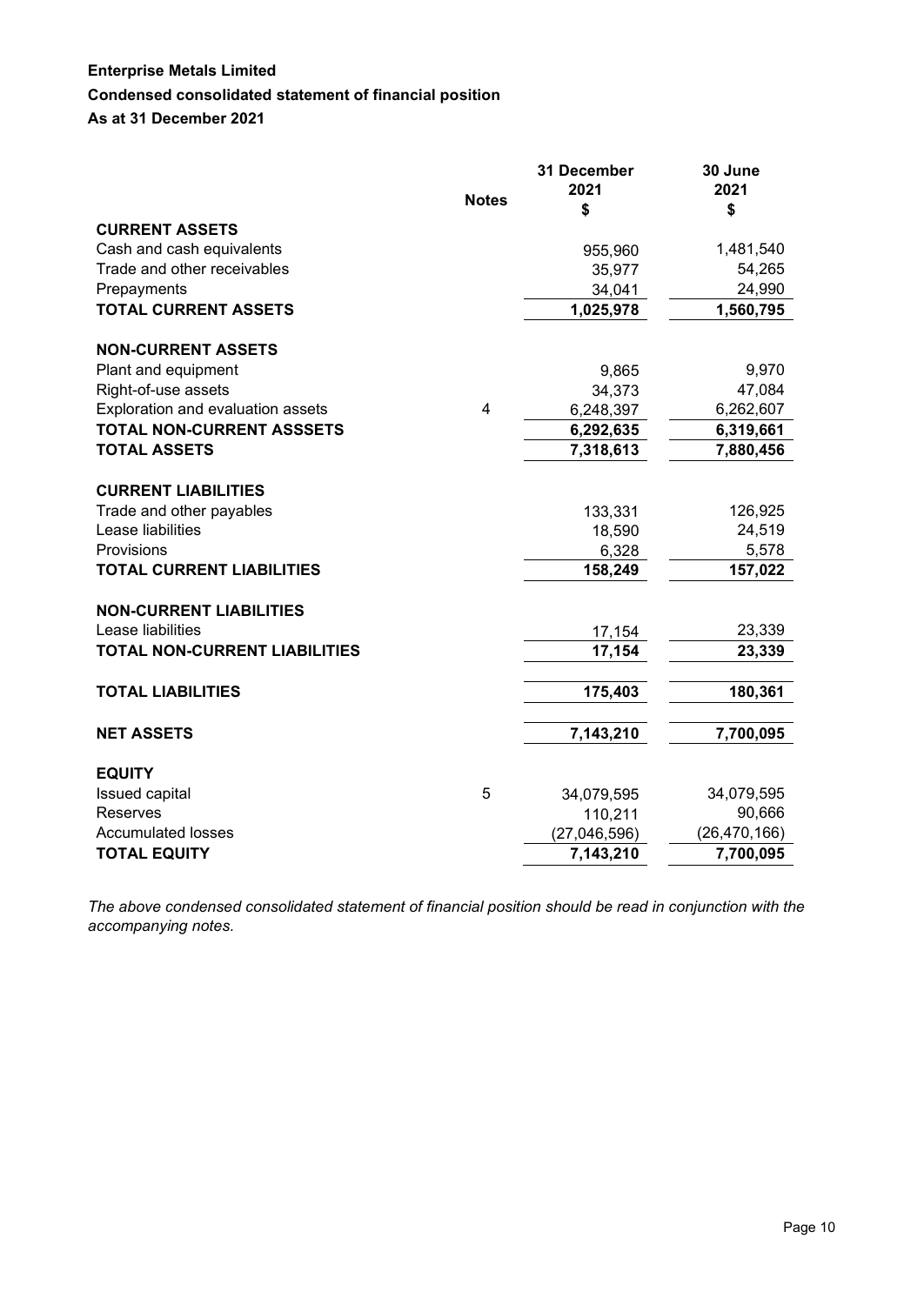# **Condensed consolidated statement of changes in equity**

# **For the six months ended 31 December 2021**

|                                                         | <b>Issued</b><br>capital | <b>Options</b><br>reserve | <b>Accumulated</b><br>losses | <b>Total</b> |
|---------------------------------------------------------|--------------------------|---------------------------|------------------------------|--------------|
|                                                         | \$                       | \$                        | \$                           | \$           |
| Balance at 1 July 2020                                  | 32,174,462               | 3,381                     | (24, 815, 812)               | 7,362,031    |
| Loss for the half-year                                  |                          |                           | (674, 258)                   | (674, 258)   |
| Other comprehensive income                              |                          |                           |                              |              |
| Other comprehensive income (loss), net of tax           |                          |                           |                              |              |
| Total comprehensive loss for the year                   |                          |                           | (674, 258)                   | (674, 258)   |
| Transactions with owners in their capacity as<br>owners |                          |                           |                              |              |
| Shares issued during the year                           | 1,476,143                |                           |                              | 1,476,143    |
| Issue of options - expensed                             |                          | 87,285                    |                              | 87,285       |
| <b>Balance at 31 December 2020</b>                      | 33,650,605               | 90,666                    | (25, 490, 070)               | 8,251,201    |
| Balance at 1 July 2021                                  | 34,079,595               | 90,666                    | (26, 470, 166)               | 7,700,095    |
| Loss for the half-year<br>Other comprehensive income    |                          |                           | (576, 430)                   | (576, 430)   |
| Other comprehensive income (loss), net of tax           |                          |                           |                              |              |
| Total comprehensive loss for the year                   |                          |                           | (576, 430)                   | (576, 430)   |
| Transactions with owners in their capacity as<br>owners |                          |                           |                              |              |
| Issue of options - expensed                             |                          | 19,545                    |                              | 19,545       |
| <b>Balance at 31 December 2021</b>                      | 34,079,595               | 110,211                   | (27,046,596)                 | 7,143,210    |

*The above condensed consolidated statement of changes in equity should be read in conjunction with the accompanying notes.*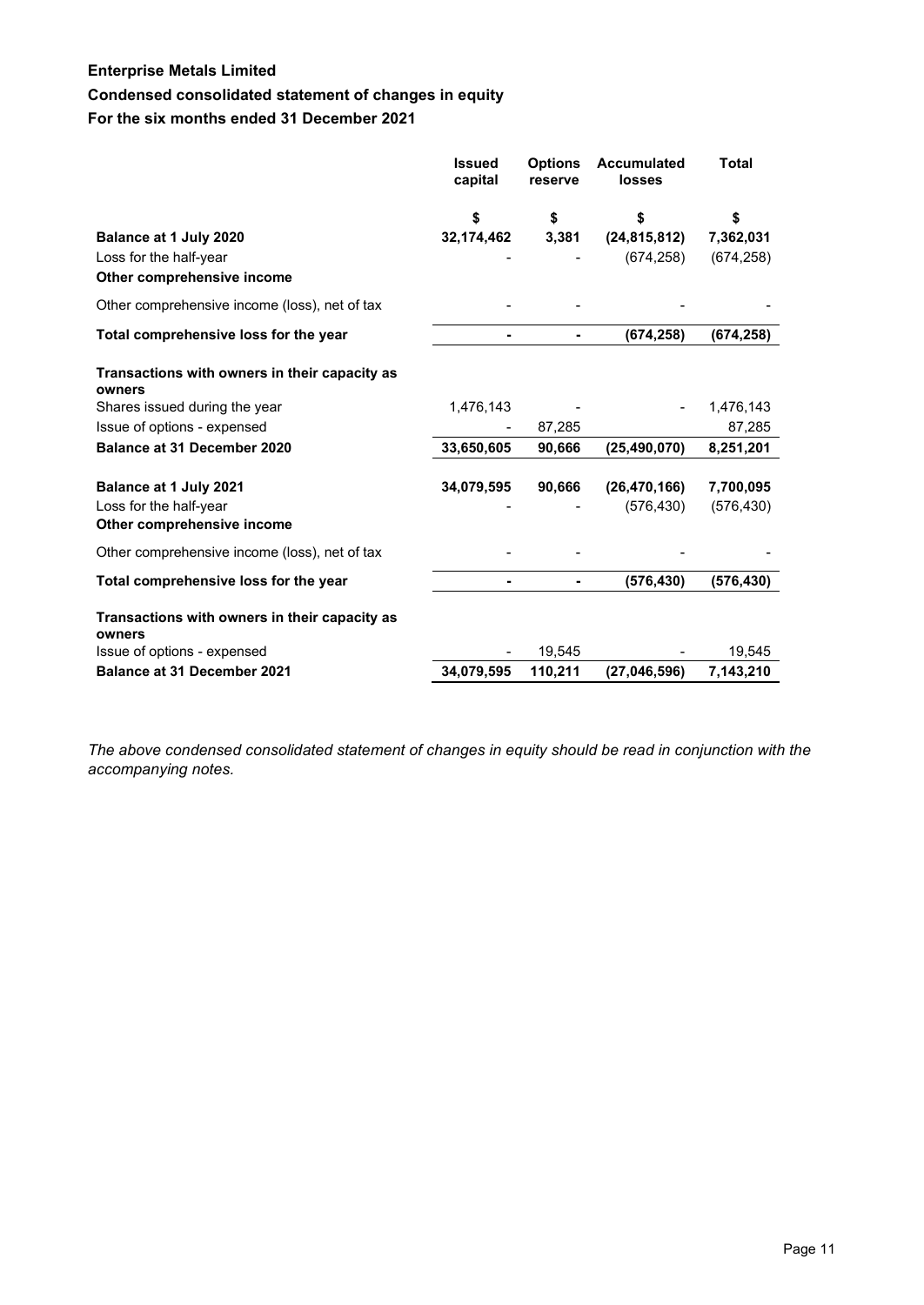# **Condensed consolidated statement of cash flows**

#### **For the six months ended 31 December 2021**

|                                                                    | 31 December | 31 December |
|--------------------------------------------------------------------|-------------|-------------|
|                                                                    | 2021        | 2020        |
|                                                                    | S           | \$          |
| <b>CASH FLOWS FROM OPERATING ACTIVITIES</b>                        |             |             |
| Interest received                                                  | 314         | 3,330       |
| Government grants                                                  |             | 10,000      |
| Payments for exploration and evaluation expenditure                | (321, 878)  | (407, 320)  |
| Payments to suppliers and employees                                | (176, 223)  | (189,656)   |
| Net cash used in operating activities                              | (497, 787)  | (583, 646)  |
| <b>CASH FLOWS FROM INVESTING ACTIVITIES</b>                        |             |             |
| Proceeds from exploration and evaluation refunds                   |             | 5,909       |
| Payments for capitalised exploration and evaluation<br>expenditure | (14, 551)   | (1, 564)    |
| Payments for plant and equipment                                   | (1, 267)    | (4, 394)    |
| Net cash used in investing activities                              | (15, 818)   | (49)        |
| <b>CASH FLOWS FROM FINANCING ACTIVITIES</b>                        |             |             |
| Proceeds from issue of ordinary shares                             |             | 1,489,739   |
| Payments of share issue transaction costs                          |             | (13,596)    |
| Payments of lease liabilities                                      | (11, 975)   | (6, 450)    |
| Net cash used in by financing activities                           | (11, 975)   | 1,469,693   |
| Net (decrease) / increase in cash and cash equivalents             | (525, 580)  | 885,998     |
| Cash and cash equivalents at the beginning of the period           | 1,481,540   | 1,006,975   |
| CASH AND CASH EQUIVALENTS AT THE END OF THE<br><b>PERIOD</b>       | 955,960     | 1,892,973   |

*The above condensed consolidated statement of cash flows should be read in conjunction with the accompanying notes.*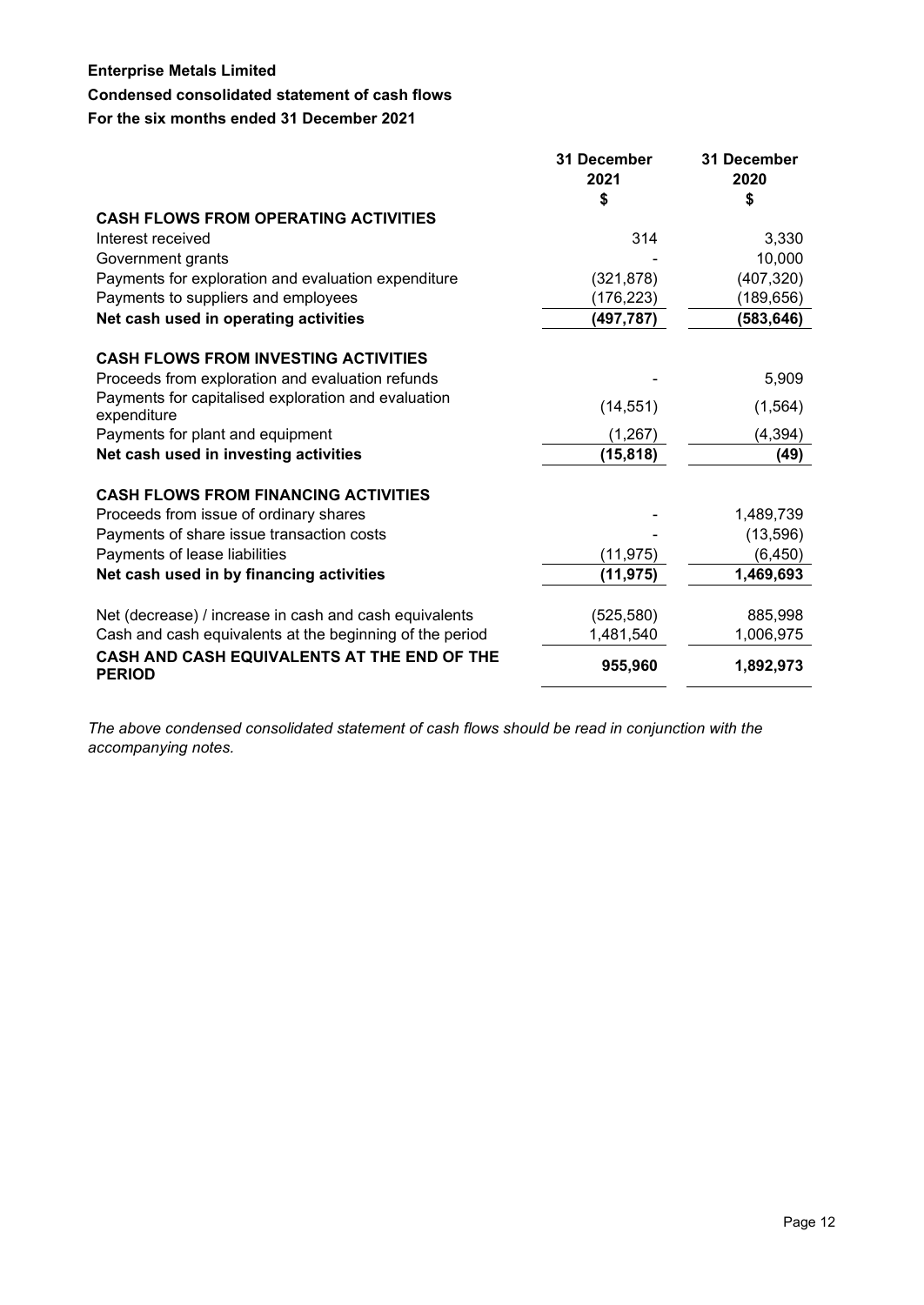# **NOTE 1: BASIS OF PREPARATION OF THE HALF-YEAR FINANCIAL REPORT**

#### **Reporting entity**

Enterprise Metals Limited ("Enterprise" or the "Company") is a company limited by shares, incorporated and domiciled in Australia. The condensed interim financial report as at and for the half-year ended 31 December 2021 covers the consolidated group of Enterprise Metals Limited and the entities it controlled (together "the Group"). The Group is a for-profit entity.

# **Basis of preparation**

This condensed interim financial report is a consolidated general-purpose financial report which has been prepared in accordance with Accounting Standard AASB 134 *Interim Financial Reporting (*"AASB 134") and the *Corporations Act 2001*. Compliance with AASB 134 ensures compliance with International Financial Standards IAS 34 *Interim Financial Reporting*. The condensed interim financial report has been prepared under the historical cost convention.

This condensed interim financial report does not include all the notes of the type normally included in an annual financial report and therefore cannot be expected to provide as full an understanding of the financial performance, financial position and financing and investing activities of the Group as the annual financial statements. Accordingly, this condensed interim financial report is to be read in conjunction with the annual report for the year ended 30 June 2021 and any public announcements made by Enterprise Metals Limited during the half-year reporting period in accordance with the continuous disclosure requirements of the *Corporations Act 2001*.

#### **Going Concern**

The Group incurred a net loss of \$576,430 for the half-year ended 31 December 2021 (31 December 2020: \$674,258) and experienced net cash outflows used in operating activities of \$497,787 (31 December 2020: \$583,646) and as at that date, had net current assets of \$867,729 (30 June 2021: \$1,403,773) and net assets of \$7,143,210 (30 June 2021: \$ 7,700,095).

The Group has prepared the condensed interim financial statements on the basis that it will continue as a going concern, which contemplates the continuity of normal business activity and the realisation of assets and settlement of liabilities in the normal course of business.

In arriving at this position the Directors have had regard to the fact that the Group has, or in the Directors opinion, will have access to, sufficient cash to fund administrative and other committed expenditure for a period of at least 12 months from the date of signing this report. In forming this view the Directors have taken into consideration the following:

- Planned capital raisings at a level that provides sufficient financial resources, combined with funds held as at the date of this report, to fund forecasted operational expenditure for a period of at least 12 months from the date of signing this financial report.
- Reducing discretionary exploration expenditure by joint venturing wholly owned tenements and/or projects or commodities.

Should the Group not achieve the matters set out above there is significant uncertainty whether the Group will continue as a going concern and therefore whether it will realise its assets and extinguish its liabilities in the normal course of business and at the amounts stated in the financial report. The financial report does not include any adjustment relating to the recoverability or classification of recorded asset amounts or to the amounts or classification of liabilities that might be necessary should the Group not be able to continue as a going concern and meet its debts as and when they fall due.

#### **Impact of new and amended accounting standard**

The accounting policies adopted in the preparation of these condensed interim financial statements are consistent with those followed in the preparation of the Group's annual consolidated financial statements for the year ended 30 June 2021. The Group has considered the implications of new and amended Accounting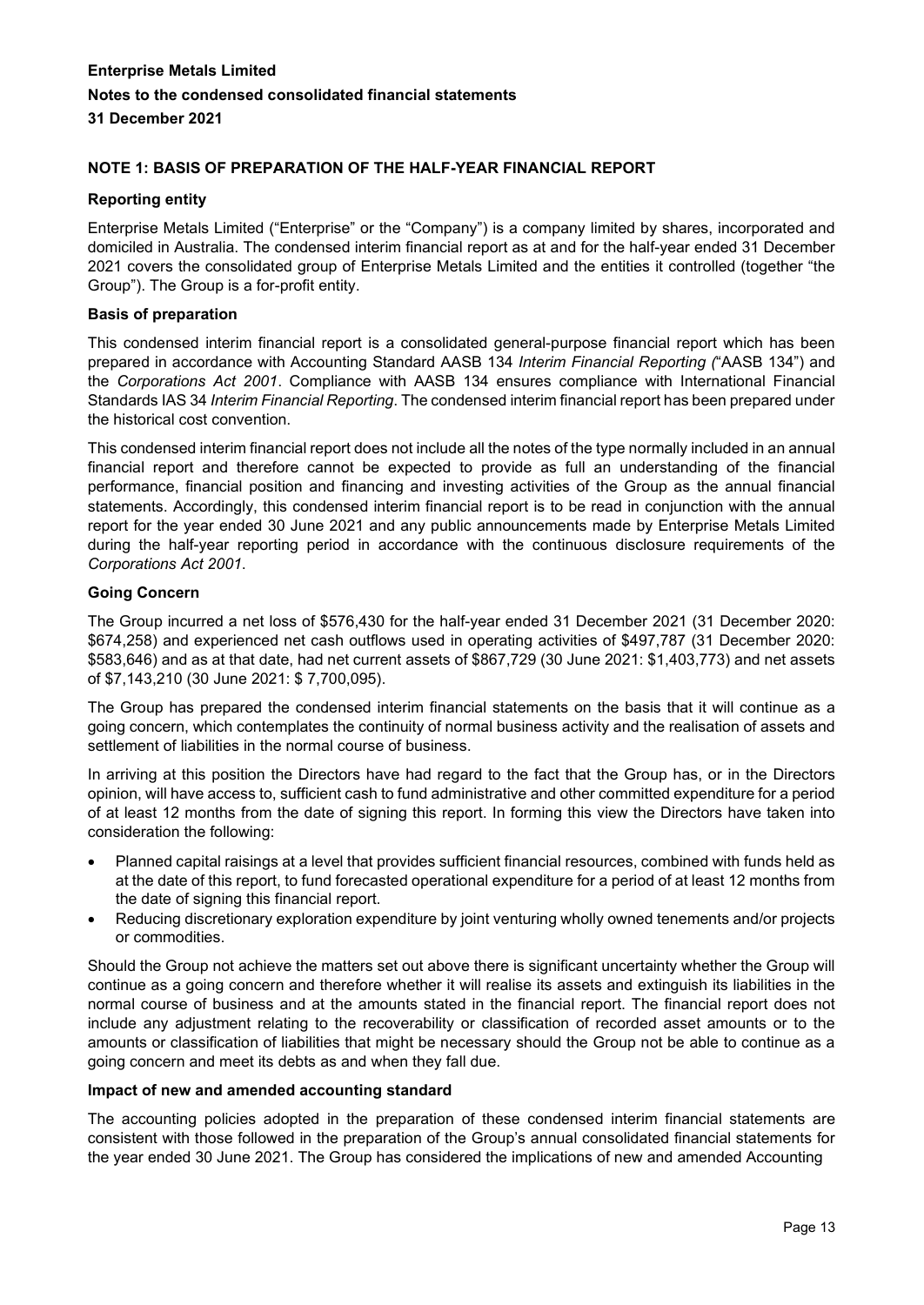# **NOTE 1: BASIS OF PREPARATION OF THE HALF-YEAR FINANCIAL REPORT CONTINUED**

Standards and has determined that their application to the financial statements is either not relevant or not material.

#### **Impact of new or amended Accounting Standards and Interpretations not yet effective**

The Group has not early adopted any standard, interpretation or amendment that has been issued but is not yet effective. New and amended standards and interpretations that may be relevant to the Group but applicable in future reporting periods are set out below:

| AASB 2020-3 Amendments to Australian Accounting Standards – Annual | Effective for annual reporting periods |
|--------------------------------------------------------------------|----------------------------------------|
| Improvements 2018-2020 and Other Amendments                        | beginning on or after 1 January 2022   |
| AASB 2020-1 Amendments to Australian Accounting Standards -        | Effective for annual reporting periods |
| Classification of Liabilities as Current or Non-Current            | beginning on or after 1 January 2023   |
| AASB 2020-6 Amendments to Australian Accounting Standards -        | Effective for annual reporting periods |

*Classification of Liabilities as Current or Non-Current – Deferral of Effective*

*Amendments to Australian Accounting Standards – Disclosure of Accounting Policies and Definition of Accounting Estimates*

*beginning on or after 1 July 2023 Effective for annual reporting periods beginning on or after 1 January 2023*

#### **NOTE 2: SEGMENT INFORMATION**

The Directors have considered the requirements of AASB 8 *Operating Segments* and the internal reports that are reviewed by the chief operating decision maker (the Board) in allocating resources and have concluded that at this time there are no separately identifiable segments.

The Group remains focused on mineral exploration over areas of interest solely in Western Australia.

#### **NOTE 3: SHARE-BASED PAYMENTS**

#### **Options issued**

On 4 October 2021, the Company issued 3,000,000 options with an exercise price of \$0.03 and an expiry date of 30 November 2023, to non-executive director, Chris Stevens. The fair value of the options granted was estimated as at the date of grant using the Black Scholes model taking into account the terms and conditions upon which the options were granted and factors such as the share price at grant date, volatility of the share price and risk-free rate. As there were no vesting conditions attached, the expense of \$19,545 was recognised in full as a share-based payment in the half-year ended 31 December 2021. Share-based payments recognised in the previous half-year end are set out below:

|                             | 31 December | 31 December |
|-----------------------------|-------------|-------------|
|                             | 2021        | 2020        |
| Options issued to Directors | 19.545      | 87.285      |

#### *Valuation of share-based payments*

A summary of the key assumptions used in applying the Black Scholes model to the share-based payment recognised in the year is as follows:

|                           | 31 December<br>2021 | 31 December<br>2020 |
|---------------------------|---------------------|---------------------|
| Number of options         | 3,000,000           | 9,000,000           |
| Date of grant             | 4-Oct-21            | 24-Nov-20           |
| Share price at grant date | \$0.0140            | \$0.0160            |
| Volatility factor         | 118.00%             | 120.95%             |
| Risk free rate            | 0.58%               | 0.11%               |
| Expected life of option   | 3 Years             | 3 Years             |
| Valuation per option      | \$0.01              | \$0.01              |
| Exercise price per option | \$0.03              | \$0.03              |
| Vesting conditions        | None                | None                |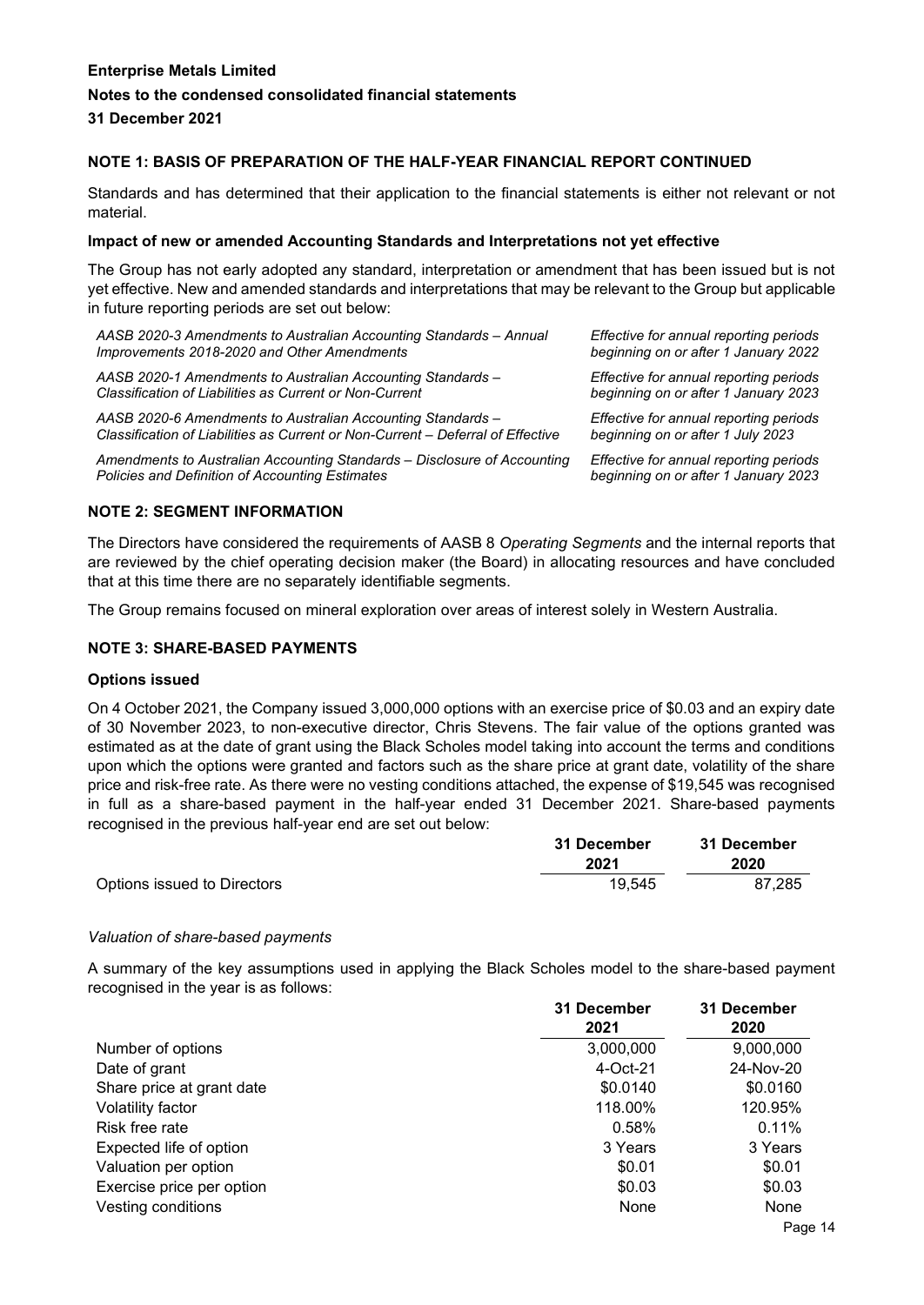# **NOTE 4: EXPLORATION AND EVALUATION**

|                                                                                                                       | 31 December<br>2021<br>S | 30 June<br>2021<br>S |
|-----------------------------------------------------------------------------------------------------------------------|--------------------------|----------------------|
| Capitalised exploration and evaluation expenditure                                                                    | 6,248,397                | 6,262,607            |
| Balance at beginning of period                                                                                        | 6,262,607                | 6,407,788            |
| Movement                                                                                                              |                          |                      |
| Exploration and evaluation expenditure capitalised in the period                                                      | 20,458                   | 23,594               |
| Proceeds from exploration and evaluation refund                                                                       |                          | (5,909)              |
| Proceeds from earn in and exploration joint venture agreement<br>Impairment of capitalised exploration and evaluation |                          | (150,000)            |
| expenditure                                                                                                           | (34.668)                 | (12,866)             |
| <b>Balance at end of period</b>                                                                                       | 6,248,397                | 6,262,607            |

Exploration and evaluation expenditure incurred is accumulated in respect of each identifiable area of interest. These costs are only carried forward when the Group holds tenure over the area of interest and to the extent that they are expected to be recouped through the successful development or sale of the area or where activities in the area have not yet reached a stage that permits reasonable assessment of the existence of economically recoverable reserves.

During the half-year the Group's exploration assets were reviewed for impairment indicators in accordance with AASB 6 Exploration for and Evaluation of Mineral Resources. No indicators of impairment were identified. During the current period, an impairment of \$34,668 (31 December 2020: \$Nil) was recognised in relation to expenditure on tenements surrendered or withdrawn.

#### **NOTE 5: ISSUED CAPITAL**

#### **Ordinary Shares**

|                                              | 31 December | 30 June     |
|----------------------------------------------|-------------|-------------|
|                                              | 2021        | 2021        |
|                                              | \$          | S           |
| 573,020,145 (30 June 2021:573,020,145) Fully |             |             |
| paid ordinary shares                         | 34,079,595  | 34,079,595  |
|                                              | 31 December | 31 December |
|                                              | 2021        | 2020        |
|                                              |             | \$          |
| Balance at beginning of period               | 34,079,595  | 32,174,462  |
| Movement                                     |             |             |
| Shares issued during the period              |             |             |
| Options exercised during the period          |             |             |
| Prior period:                                |             |             |
| Entitlements offer at \$0.022 per share      |             | 1,485,662   |
| Options exercised at \$0.015 per share       |             | 4,077       |
| Transaction costs relating to share issues   |             | (13,596)    |
| <b>Balance at end of period</b>              | 34,079,595  | 33,650,605  |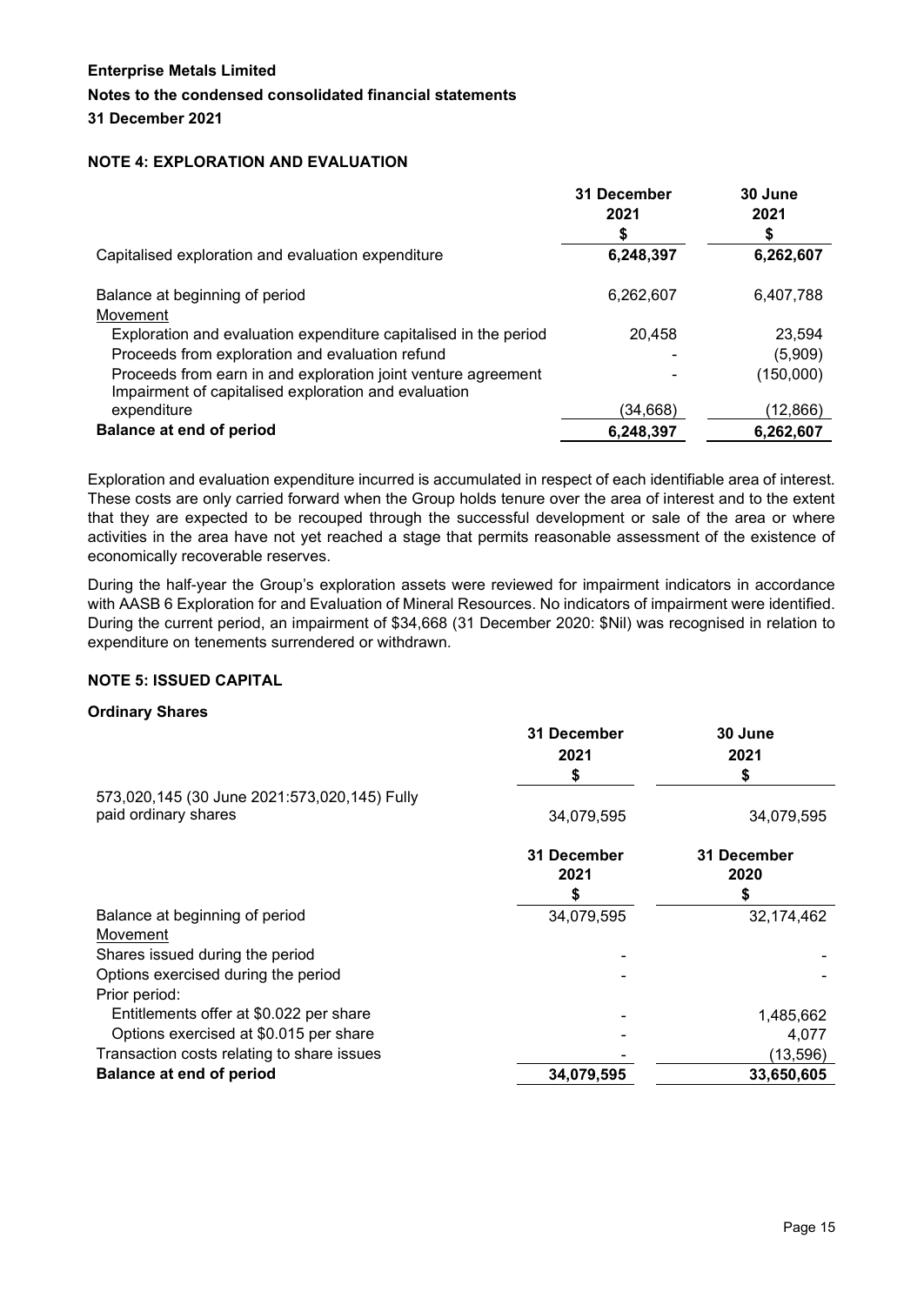# **NOTE 5: ISSUED CAPITAL CONTINUED**

|                                         | No.         | No.         |
|-----------------------------------------|-------------|-------------|
| Balance at beginning of period          | 573,020,145 | 476,618,957 |
| Movement                                |             |             |
| Shares issued during the period         |             |             |
| Options exercised during the period     | ۰           |             |
| Prior period                            |             |             |
| Entitlements offer at \$0.022 per share | ۰           | 67,530,078  |
| Options exercised at \$0.015 per share  | ۰           | 271,649     |
| <b>Balance at end of period</b>         | 573,020,145 | 544,420,684 |

# **NOTE 6: COMMITMENTS AND CONTINGENCIES**

#### **Tenement Expenditure Commitments**

Group has entered into certain obligations to perform minimum work on mineral tenements held. The Group is required to meet tenement minimum expenditure requirement which are set out below. These may be varied or deferred on application and are expenditures expected to be met in the normal course of business.

|                                                   | 31 December | 30 June |
|---------------------------------------------------|-------------|---------|
|                                                   | 2021        | 2021    |
|                                                   |             |         |
| Not later than one year                           | 191.000     | 190,000 |
| Later than one year and not later than five years | 1,826,000   | 392,000 |
|                                                   | 2,017,000   | 582,000 |

#### **Contingent Liabilities**

As at 31 December 2021, the Group has contingent liabilities to the value of \$nil (30 June 2021: \$nil).

#### **NOTE 7: RELATED PARTY TRANSACTIONS**

#### **Option issued to Directors**

On 1 October 2021, 3,000,000 unlisted options were issued to Chris Stevens a non-executive director of the Company. Refer to Note 3.

#### **Other Related Party Transactions**

During the period, Montana Exploration Services Pty Ltd ("Montana") provided technical consulting services and other exploration services to the Company. Montana is a related party of Mr Ryan, a non-executive director of the Company, Montana charges for such services, at commercial rates, under the terms set out in a technical services agreement between the Company and Montana. During the period \$112,628 (31 December 2020: \$128,610) was paid to Montana for the provision of technical and other services.

#### **NOTE 8: SUBSEQUENT EVENTS**

On 31 January 2022, the Company announced a 1 for 8, non-renounceable entitlements issue to raise up to \$1,002,000 "The Offer". Under the terms of The Offer eligible shareholders were able to subscribe for one new share for every eight shares they currently held and for every three new shares subscribed, they received a free option with an exercise price of \$0.025 and an expiry of 24 months from date of issue. The Offer closed on 3 March 2022. On 7 March 2022, the Company announced that \$621,000 had been raised under the offer and that any shortfall may be placed within three months of the offer closing date.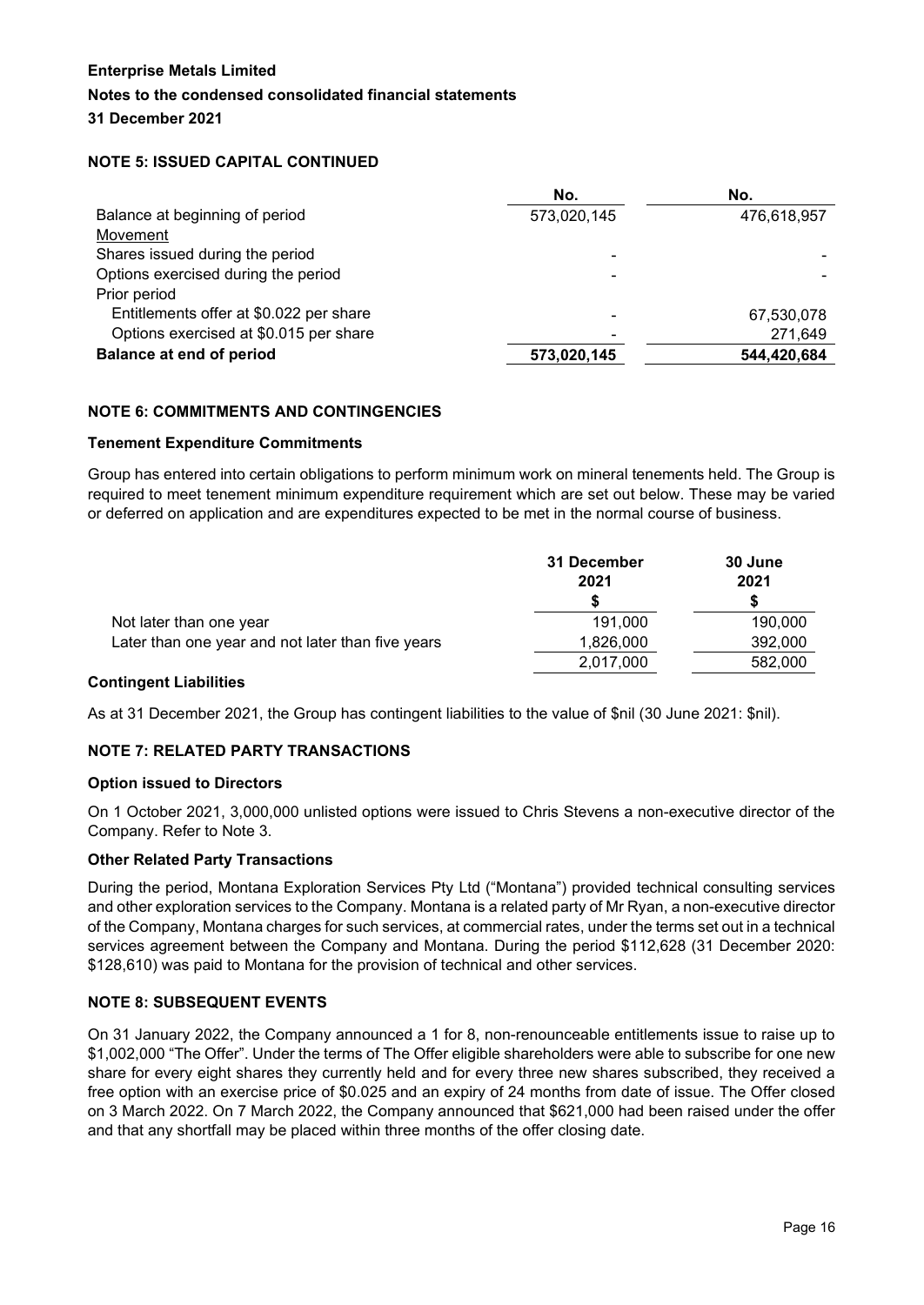# **NOTE 8: SUBSEQUENT EVENTS CONTINUED**

On 2 March 2022, the Company announced that is had entered into an agreement to purchase tenement E77/2562. As consideration for the tenement the Company will issue to the vendor, 8,333,333 shares in the Company at \$0.015 per share and a net smelter return royalty of 1%. The acquisition increases the Company's land holding at the Bullfinch North Project by 45%.

No matters or circumstances have arisen since the end of the half-year, that have significantly affected, or may significantly affect the operations of the Group, the results of those operations, or the state of affairs of the Group in future financial years.

#### **NOTE 9: FAIR VALUE MEASUREMENT OF FINANCIAL INSTRUMENTS**

Financial instruments held by the Group include cash and cash equivalents, trade and other receivables and trade and other payables, the balances of which, at 31 December 2021 and 30 June 2021 are shown in the Statement of Financial Position and associated notes. Due to their short-term nature, the carrying amounts of the Company's financial instruments are considered approximate their fair value.

#### **NOTE 10: DIVIDENDS**

No dividends were paid or declared during the period (31 December 2020: \$Nil) and no recommendation for payment of dividends has been made.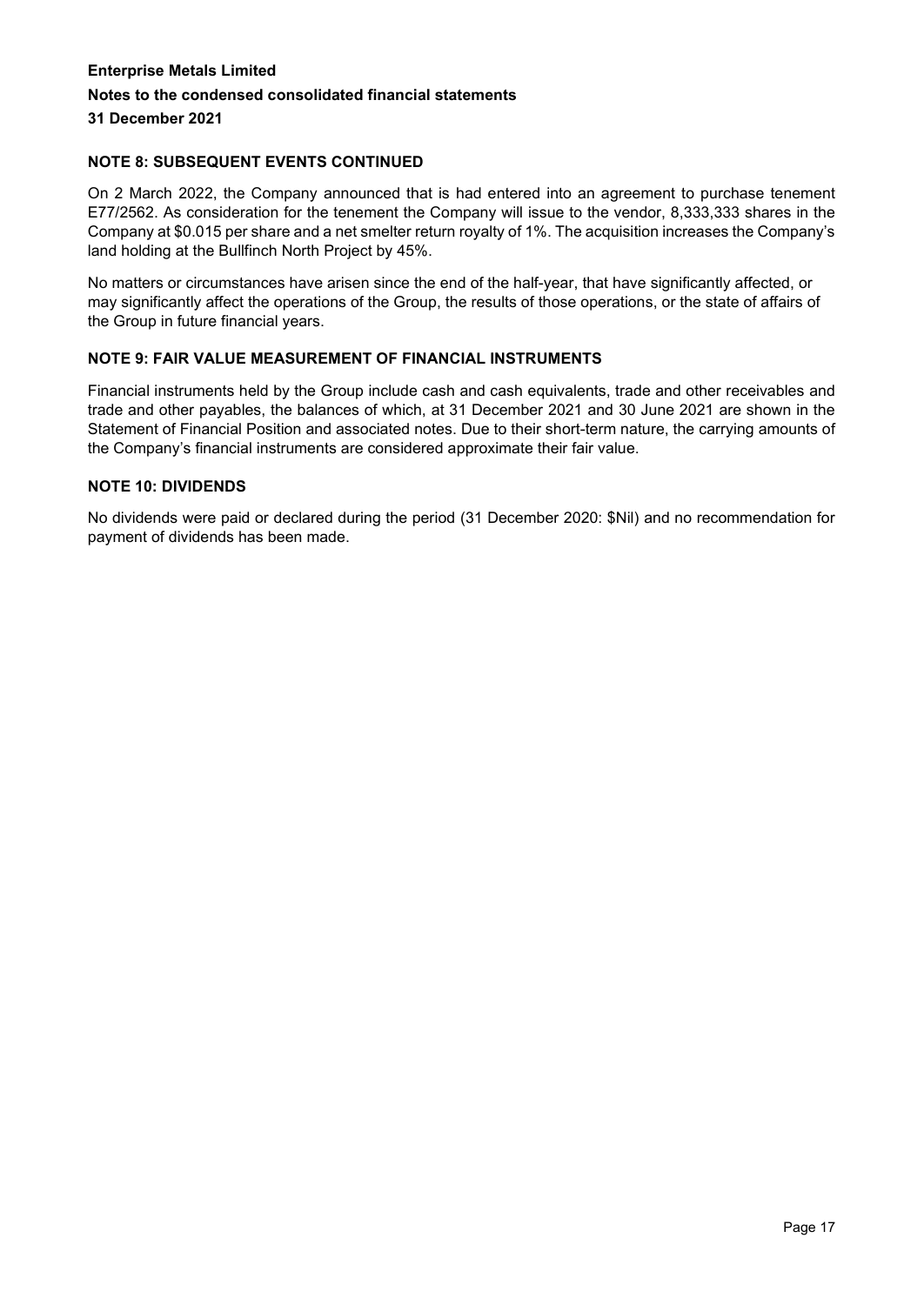# **Directors' declaration**

In the opinion of the Directors of Enterprise Metals Limited:

- 1. the financial statements and notes set out on pages 9 to 17 are in accordance with the *Corporations Act 2001*, including:
	- (a) complying with AASB 134 *Interim Financial Reporting*, the *Corporations Regulations 2001*; and
	- (b) giving a true and fair view of the Group's financial position as at 31 December 2021 and of its performance for the half-year ended on that date; and
- 2. there are reasonable grounds to believe that Enterprise Metals Limited will be able to pay its debts as and when they become due and payable.

This declaration is made in accordance with a resolution of the Directors.

On Behalf of the Board

Rem

**Allan Trench** Chairman 16 March 2022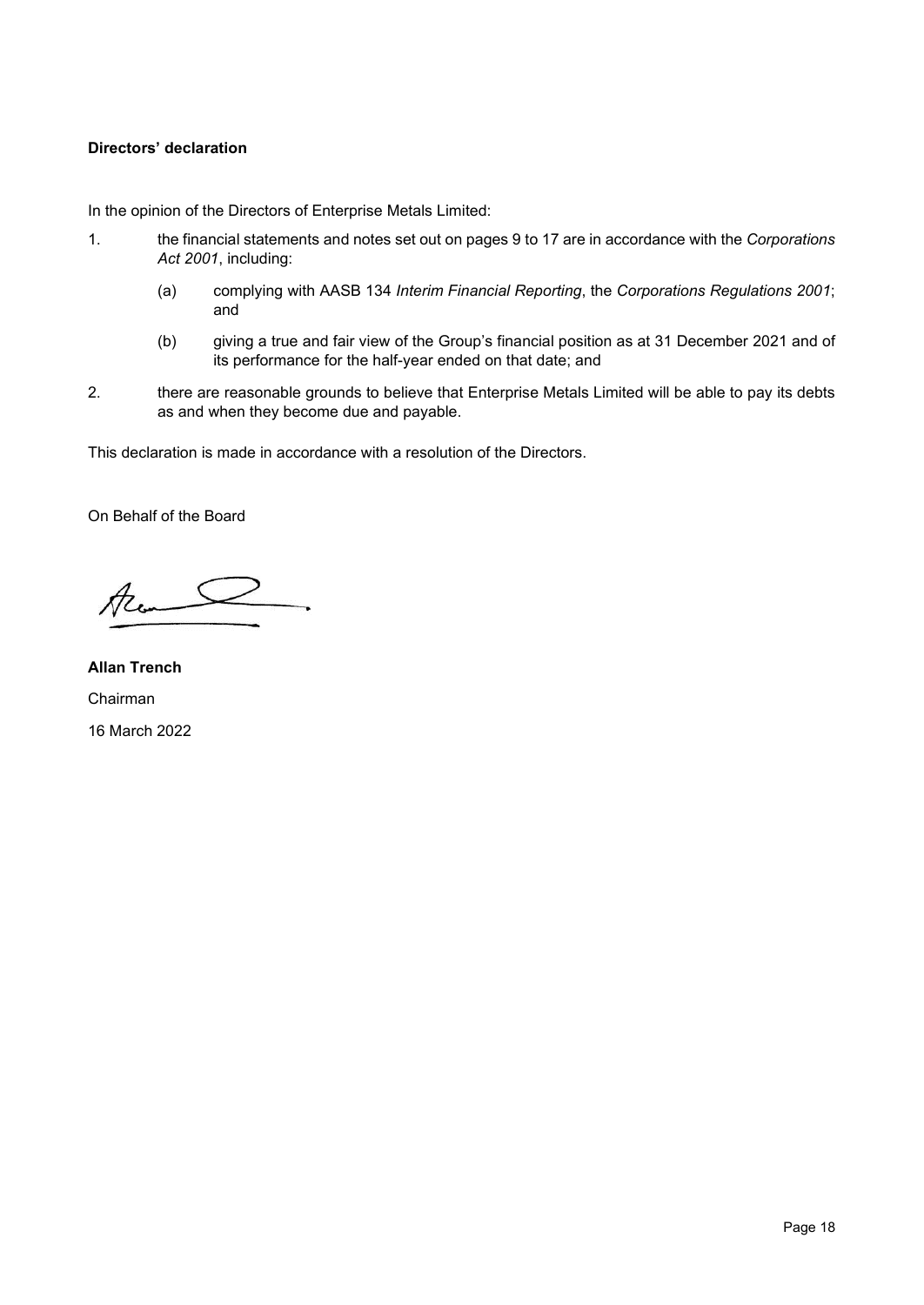

#### **ENTERPRISE METALS LIMITED ABN 43 123 567 073**

#### **INDEPENDENT AUDITOR'S REVIEW REPORT TO THE MEMBERS OF ENTERPRISE METALS LIMITED**

#### **Report on the Half-Year Financial Report**

#### *Conclusion*

We have reviewed the half-year financial report of Enterprise Metals Limited, (the "Company") and its controlled entities (the "Group"), which comprises the condensed consolidated statement of financial position as at 31 December 2021, the condensed consolidated statement of profit or loss and comprehensive income, condensed consolidated statement of changes in equity and condensed consolidated statement of cash flows for the half-year ended on that date, a summary of significant accounting policies and other explanatory information, and the directors' declaration.

Based on our review, which is not an audit, we have not become aware of any matter that makes us believe that the accompanying half-year financial report of the Group does not comply with the *Corporations Act 2001* including:

(a) giving a true and fair view of the Group's financial position as at 31 December 2021 and of its performance for the half-year ended on that date; and

(b) complying with Accounting Standard AASB 134 *Interim Financial Reporting* and the *Corporations Regulations 2001*.

#### *Basis for Conclusion*

We conducted our review in accordance with ASRE 2410 *Review of a Financial Report Performed by the Independent Auditor of the Entity* ("ASRE 2410"). Our responsibilities are further described in the *Auditor's Responsibilities for the Review of the Financial Report*  section of our report. We are independent of the Company in accordance with the auditor independence requirements of the *Corporations Act 2001* and the ethical requirements of the Accounting Professional and Ethical Standards Board's APES 110 *Code of Ethics for Professional Accountants (including Independence Standards)* (the "Code") that are relevant to our audit of the annual financial report in Australia. We have also fulfilled our other ethical responsibilities in accordance with the Code.

#### *Material Uncertainty Related to Going Concern*

We draw attention to Note 1 to the condensed interim half-year financial report, which indicates that the Group incurred a net loss of \$576,430 for the half-year ended 31 December 2021 and generated an operating cash outflow of \$497,787, and as at that date, had net current assets of \$867,729 and net assets of \$7,143,210. These conditions, along with other matters set forth in Note 1 to the condensed interim half-year financial report, indicate that a material uncertainty exists that may cast significant doubt on the Group's ability to continue as a going concern. Our conclusion is not modified in this respect.

#### *Responsibility of the Directors for the Half-Year Financial Report*

The directors of the Company are responsible for the preparation of the half-year financial report that gives a true and fair view in accordance with Australian Accounting Standards and the *Corporations Act 2001* and for such internal control as the directors determine is necessary to enable the preparation of the half-year financial report that gives a true and fair view and is free from material misstatement, whether due to fraud or error.